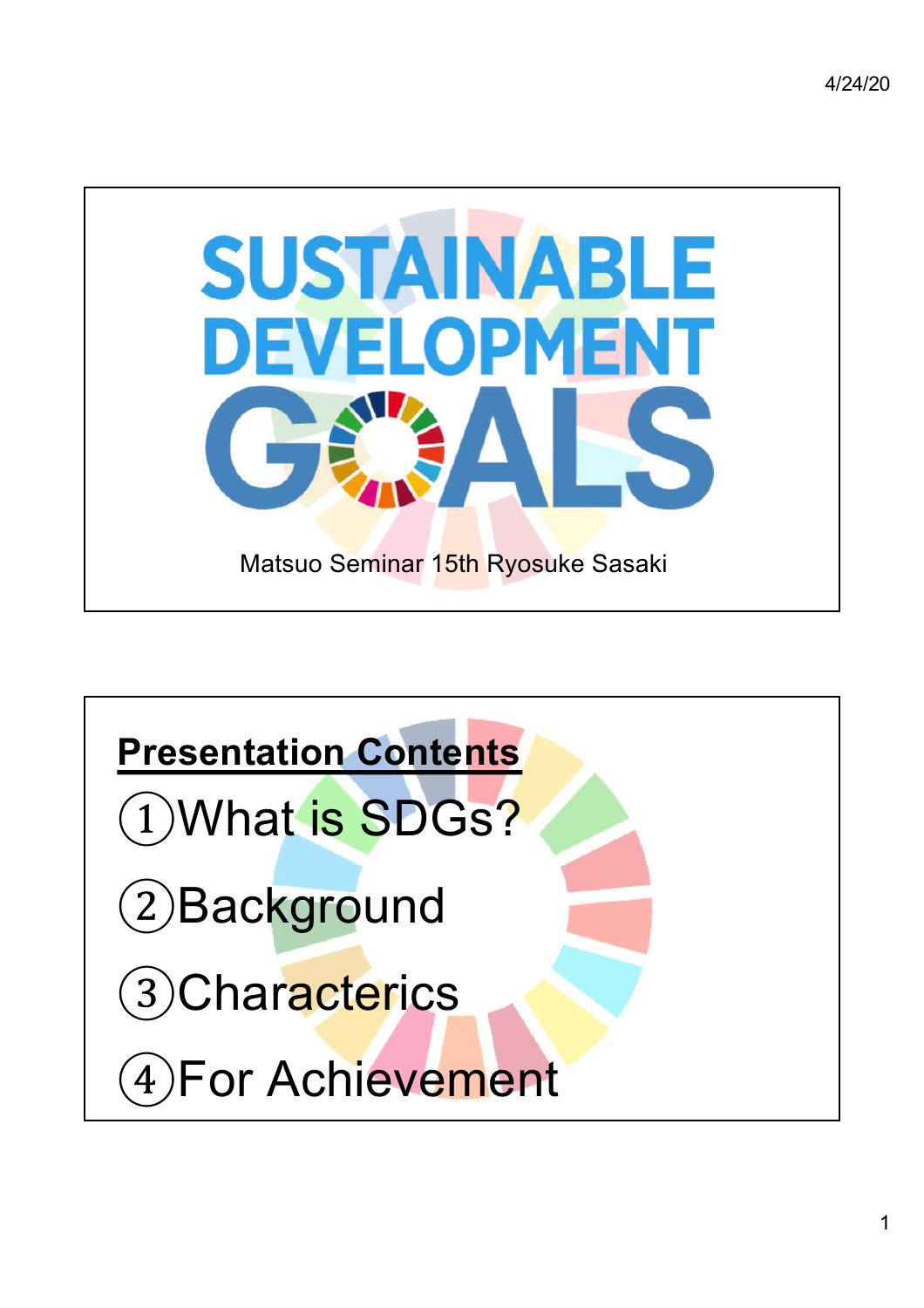

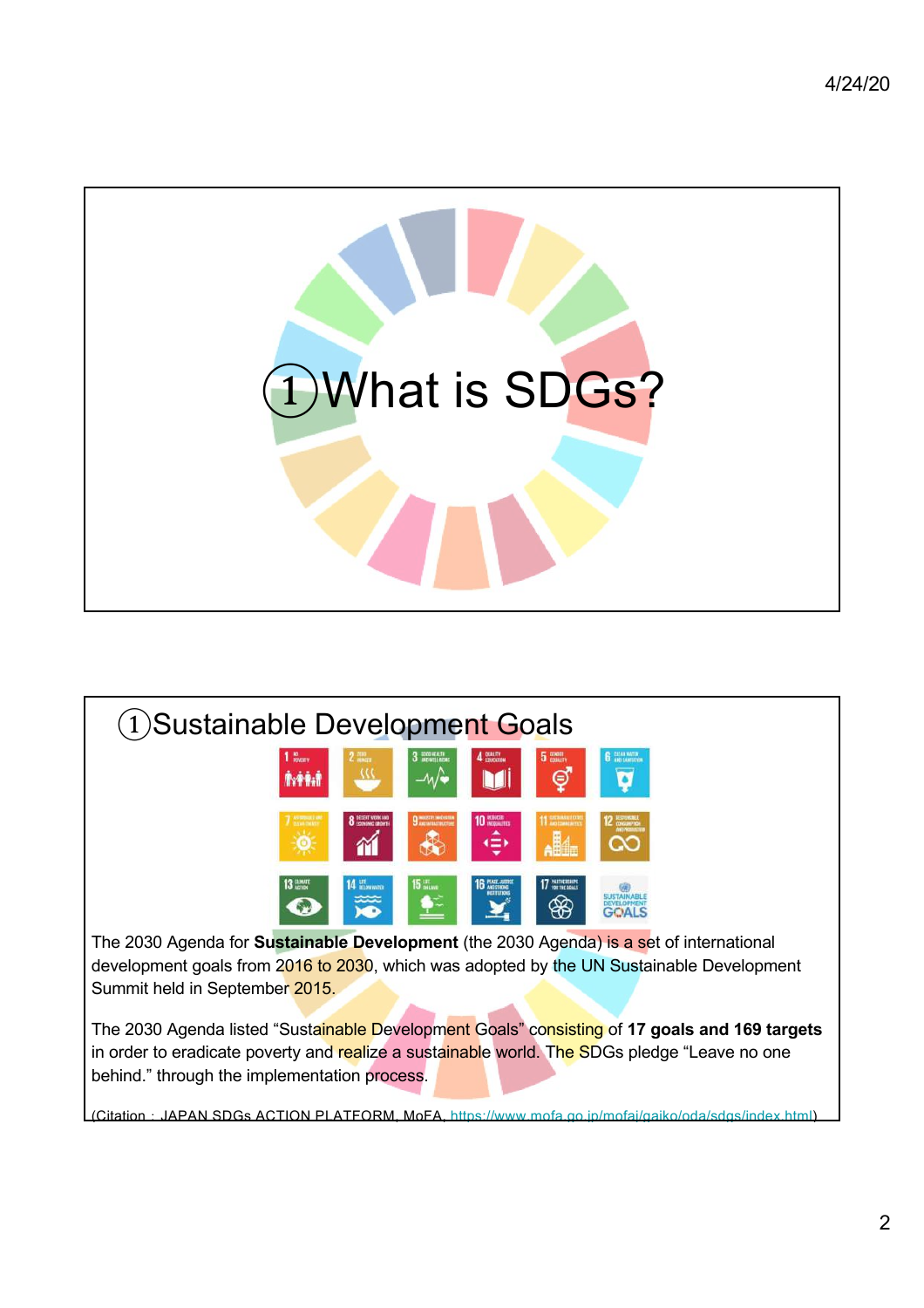## ①Sustainable Development

"Humanity has the ability to make development sustainable to ensure that it meets the needs of the present without compromising the ability of future generations to meet their own needs"

(The Brundtland Commission Report, 1987)



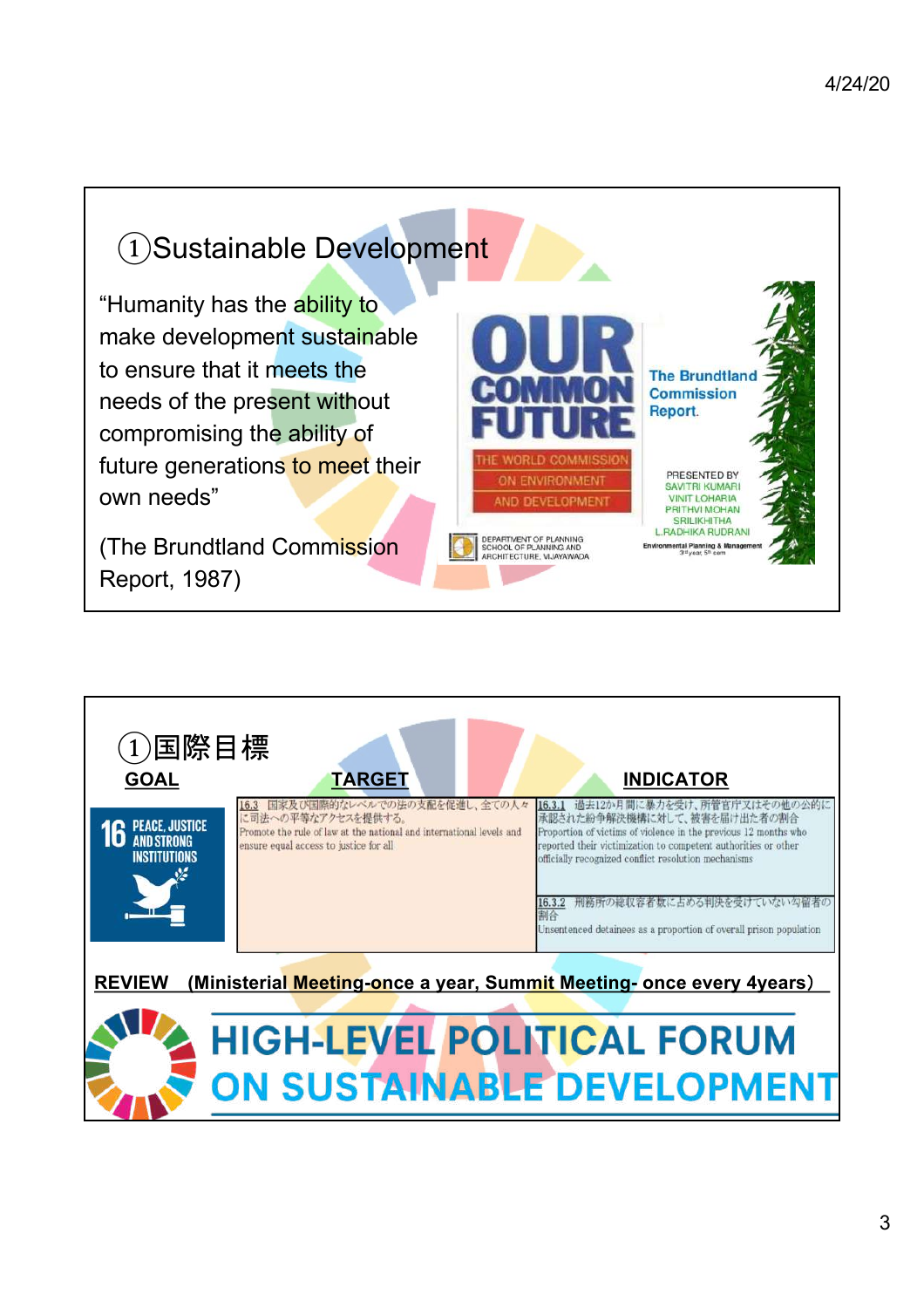

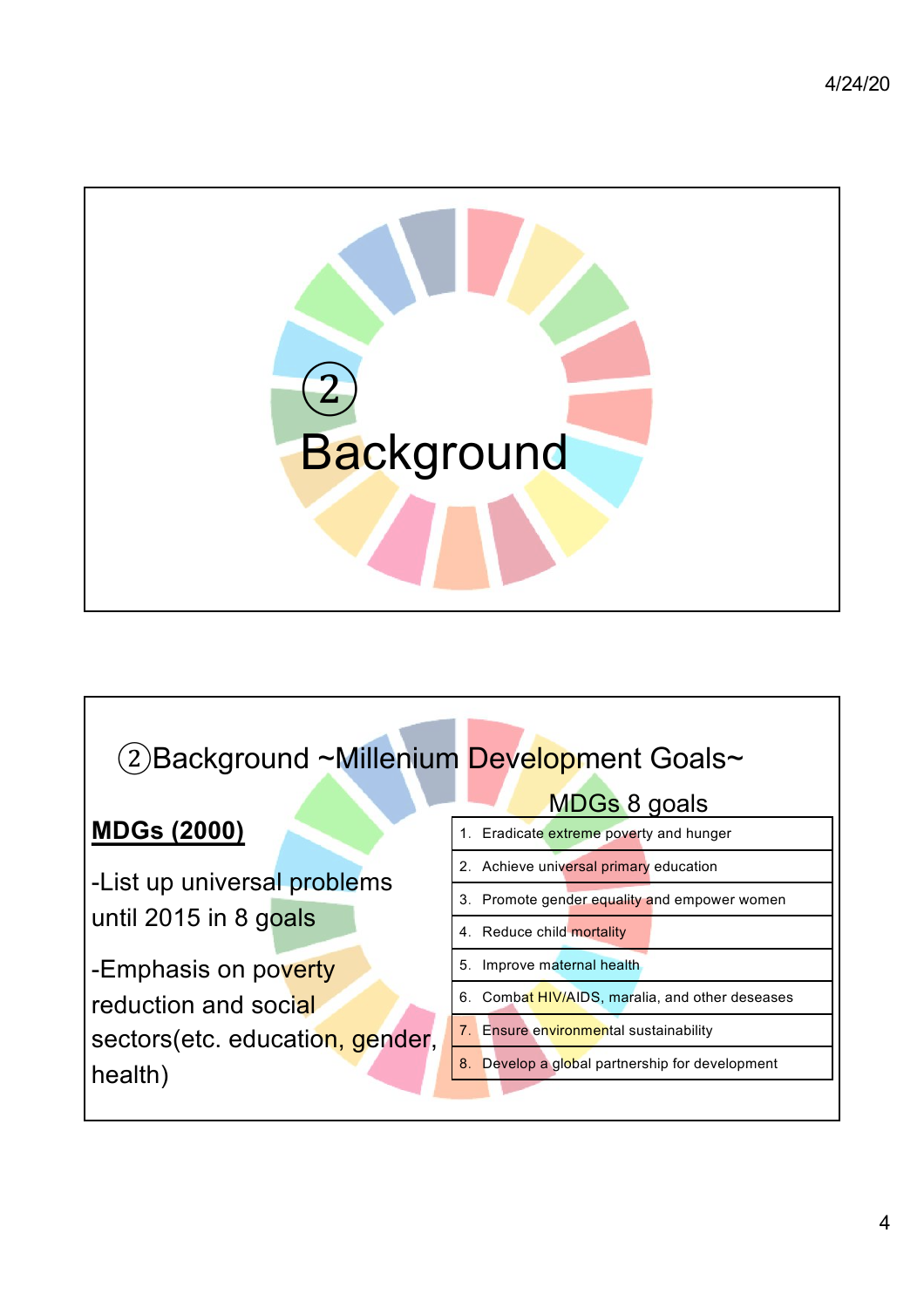| 2) Background ~Millenium Development Goals~                                                                                                                                                                                               |                                                                                                                                                                                                                          |  |  |
|-------------------------------------------------------------------------------------------------------------------------------------------------------------------------------------------------------------------------------------------|--------------------------------------------------------------------------------------------------------------------------------------------------------------------------------------------------------------------------|--|--|
| <b>Improvements</b><br><b>Extreme poverty halved</b><br>worldwidely<br><b>Hunger population decreased</b><br><b>Number of Non-attendance</b><br>student halved<br>Death by malaria and<br>tuberculosis halved<br>Number of people without | <b>Unsolved problems</b><br>xinequality of gender and<br>revenue within each country<br><b>×Under 5 mortality rate</b><br><b>×Maternal mortality rate</b><br><b>×Access to improved</b><br>sanitation facilities<br>etc. |  |  |
| access to safe water halved etc<br>$\Rightarrow$ Improved problem: Poverty<br><b>Reducation, Gender, Water</b>                                                                                                                            | $\Rightarrow$ Unsolved problems: <b>Primary</b><br>education, Infant mortality rate,<br><b>Maternal mortality rate,</b><br><b>Sanitation</b>                                                                             |  |  |

## ②Background ~Environment~

**Rio 2012 Earth Summit (2012)**

-Green Economy: economy that aims at making issues of reducing environmental risks and ecological scarcities, and that aims for sustainable development without degrading the environment.

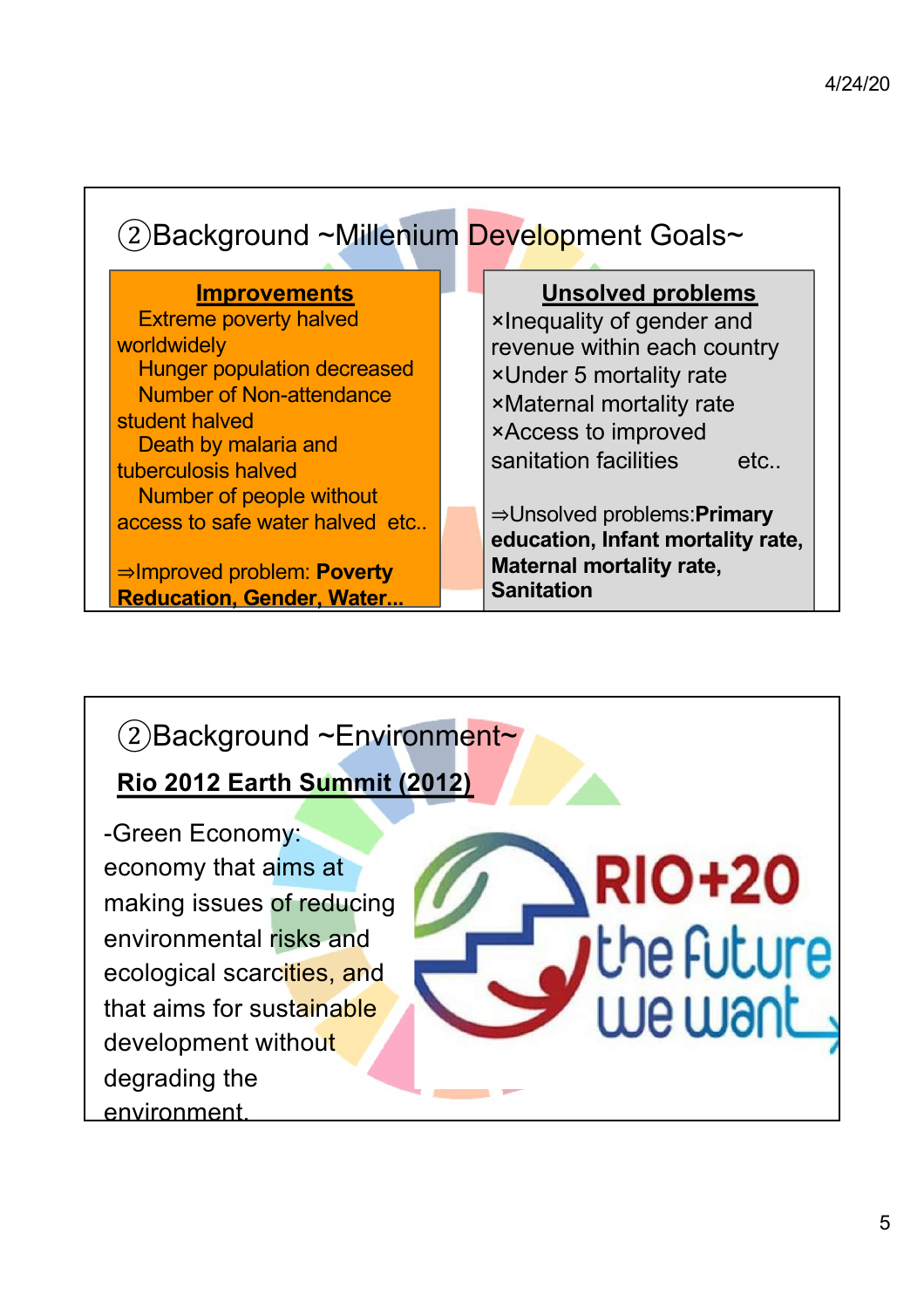

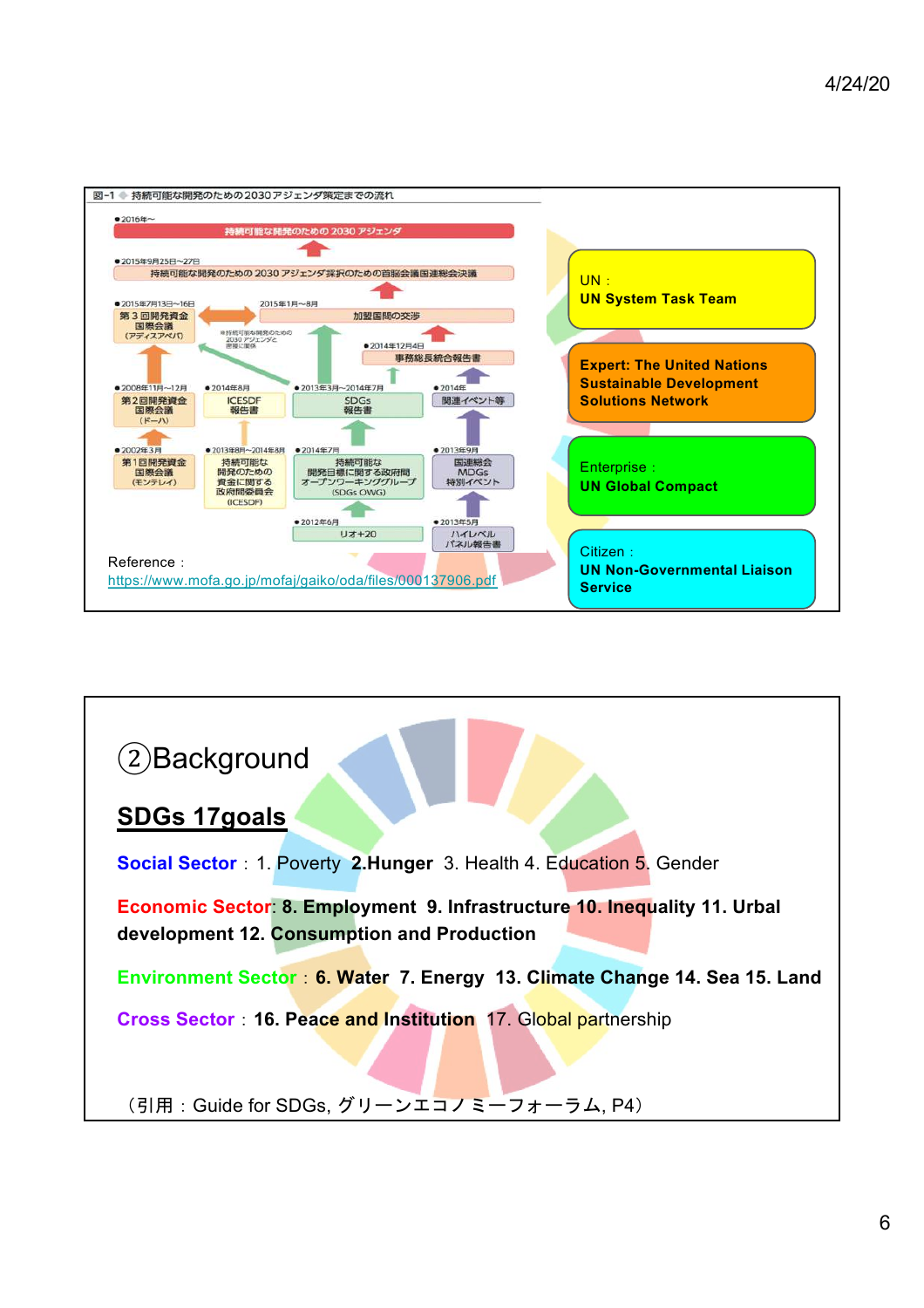

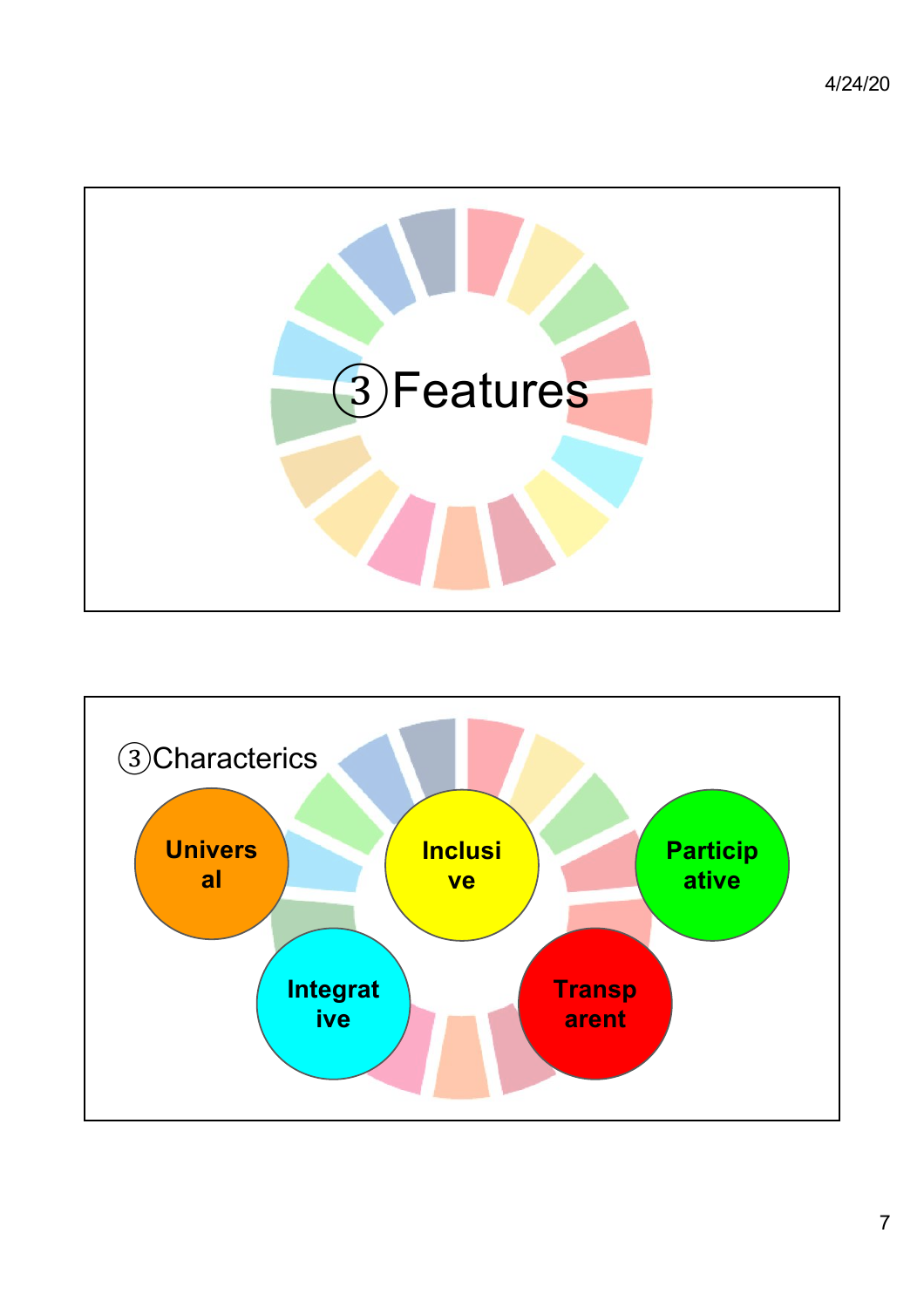

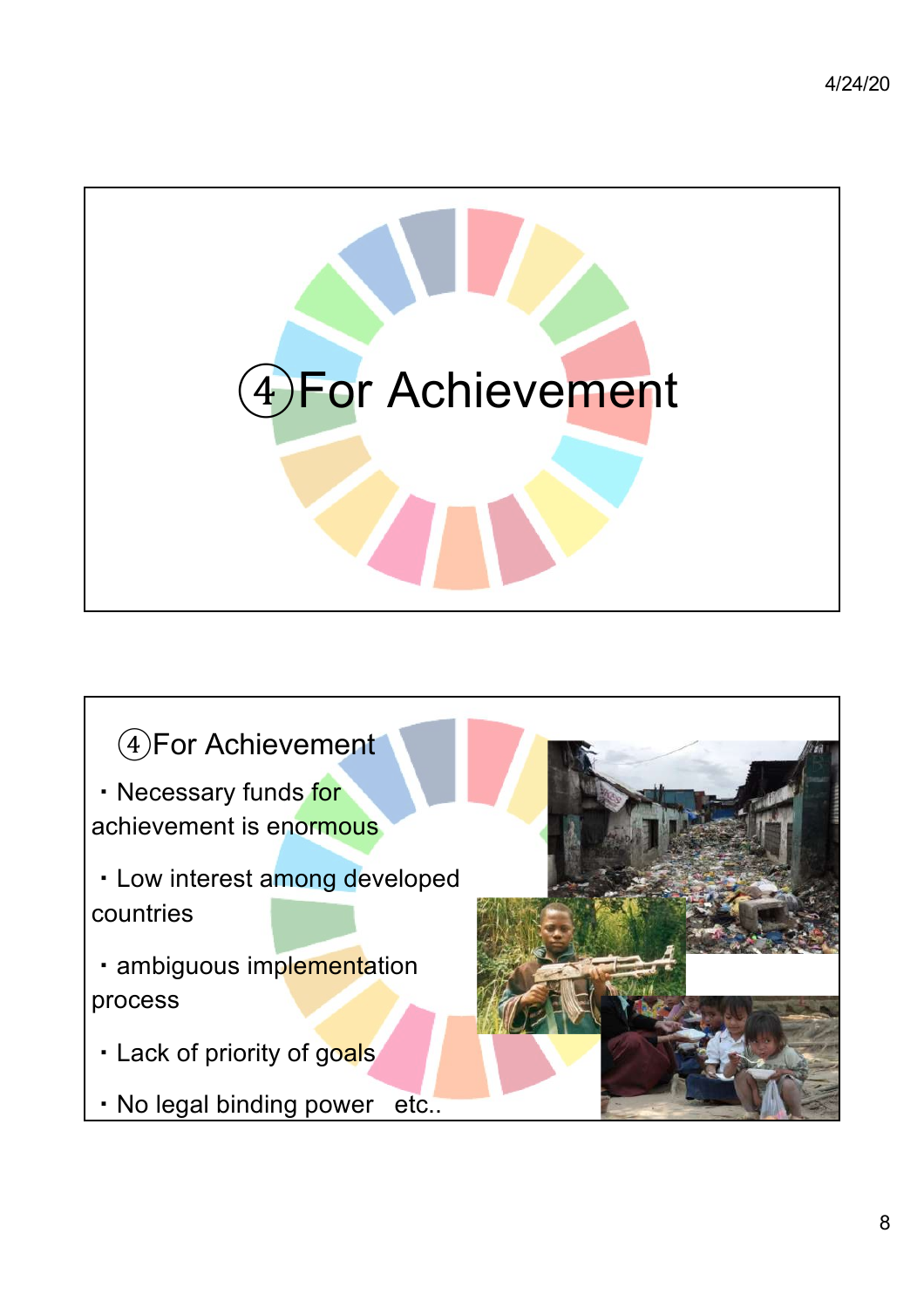

| 16.1 Reduction violence             |
|-------------------------------------|
| 16.b Non-discriminatory laws        |
| 16.2 Violence against children      |
| 16.3 Justice for all                |
| 16.4 Illicit financial & arms flows |
| 16.5 Corruption and bribery         |
| 16.6 Effective institutions         |
| 16.7 Inclusive decision-making      |
| 16.8 Inclusive global governance    |
| 16.9 Legal identity                 |
| 16.10 Public access to information  |
| 16.a Violence, terrorism & crime    |
|                                     |